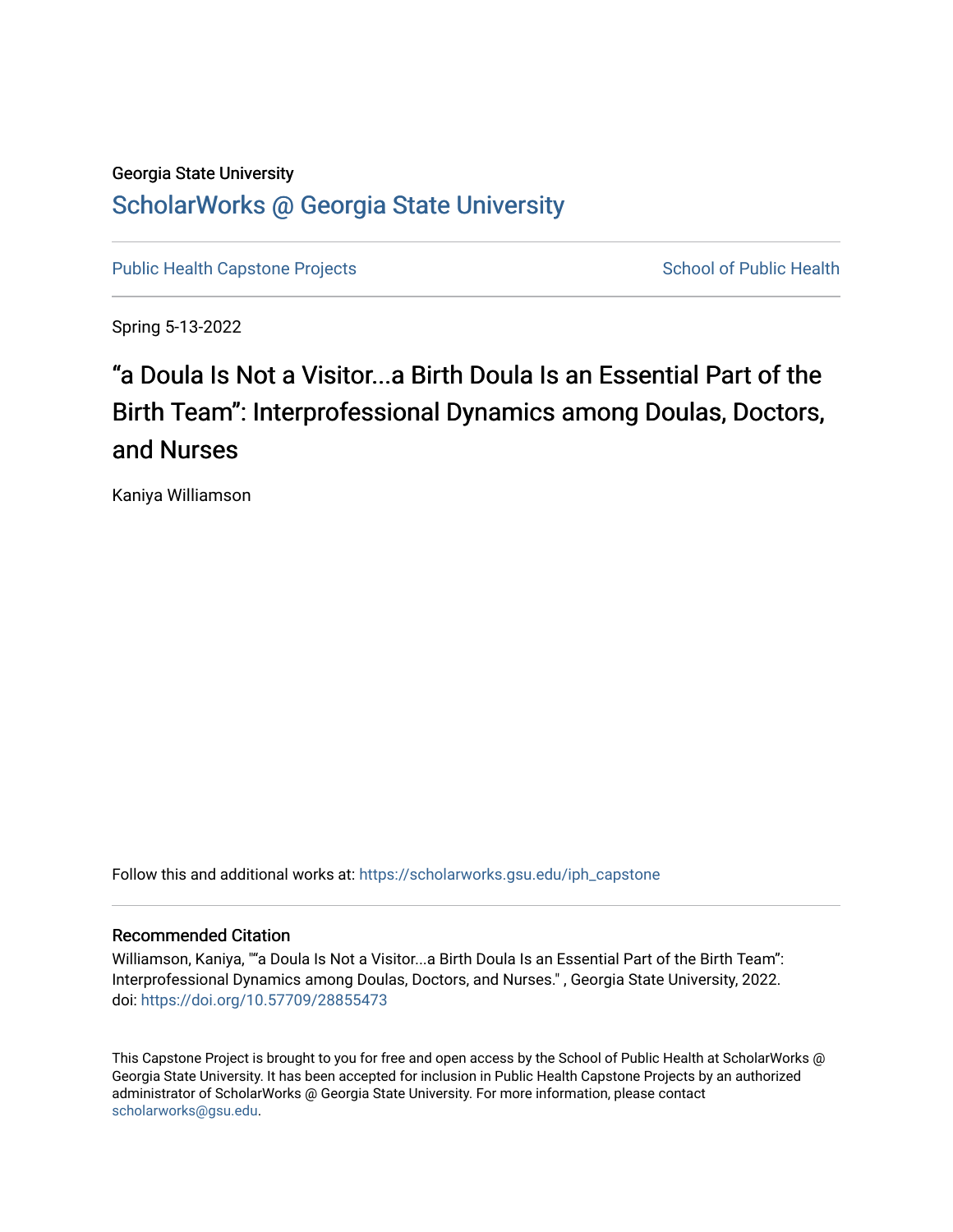*"A doula is not a visitor...a birth doula is an essential part of the birth team"***: Interprofessional** 

### **Dynamics Among Doulas, Doctors, and Nurses**

Author: Kaniya Williamson

Capstone Committee Chair: Elizabeth A. Mosley PhD, MPH

Capstone Committee Member: Natasha De Veauuse Brown PhD, MPH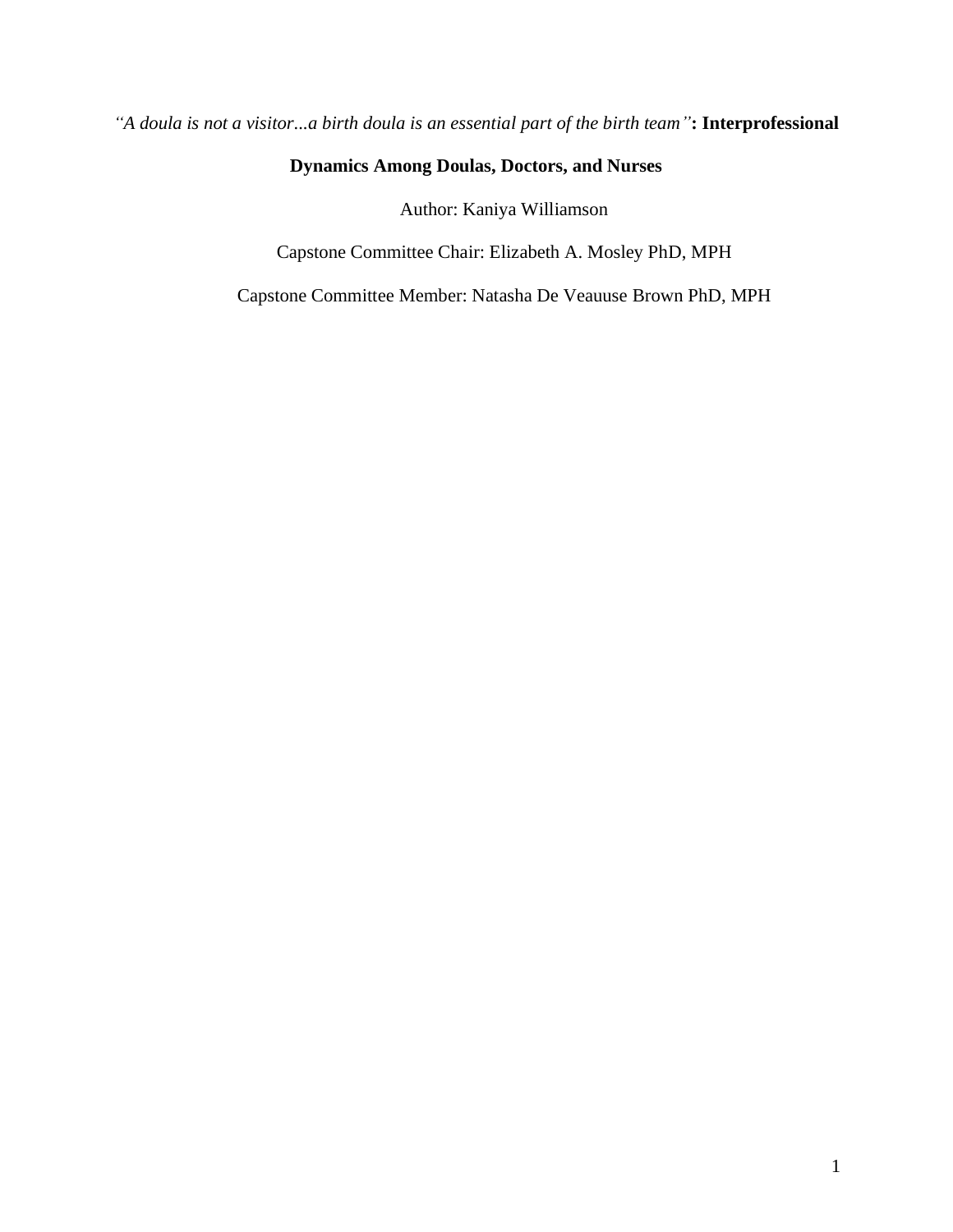#### **Abstract**

Introduction: Studies have shown that poor birth outcomes are more prevalent among Black birthing people and their babies. Evidence shows that doula care, during labor and delivery, improves maternal and child health outcomes. However there are varying attitudes among doctors and nurses towards doulas regarding taking a collaborative approach with birthing people in labor. Conflict and tension due to doulas may occur in some intrapartum settings in the United States, however this capstone examines these attitudes within the state of Georgia. Methods: Between November 2020 and January 2021, 17 surveys and in-depth interviews were conducted with doulas in Georgia as part of the community-based participatory Georgia Doula Study, co-led by Healthy Mothers Healthy Babies Coalition of Georgia and academic researchers. The objective of this sub-study was to describe the interprofessional challenges and facilitators of providing doula care in healthcare settings in Georgia. Results: Doula participants were diverse in age (41% 25-35, 35% 36-45, and 24% 46+) and

race/ethnicity (53% white, 41% Black, 6% Latinx). About half (45%) of the participants had a negative encounter with doctors and/or nurses, yet the respondents described positive benefits of when doulas, doctors, and nurses work together. The main themes found were: 1) interprofessional dynamics are unique to each doula and medical care team; 2) doulas are and should be treated as important members of the birth team; and 3) partnerships between doulas and medical/midwifery providers are mutually beneficial but require bidirectional learning and respect.

Conclusion: More research is needed about how doulas, doctors, and nurses can effectively collaborate on the birthing team. It is important to understand that doulas have a specific scope of work and are not meant to overstep into medical care, but they are an essential member of the birthing team providing support to the birthing person. Education for doctors and nurses on the role of doulas and their scope of work is crucial to improve interprofessional dynamics and optimize birth outcomes. To improve maternal and child health especially amongst low-income Black birthing people in Georgia, doula care plays a vital role. Effective integration of doula care—particularly for Black communities in relatively high-mortality regions like the Southeast—has the potential to saves lives, improve equity, and empower birthing people.

2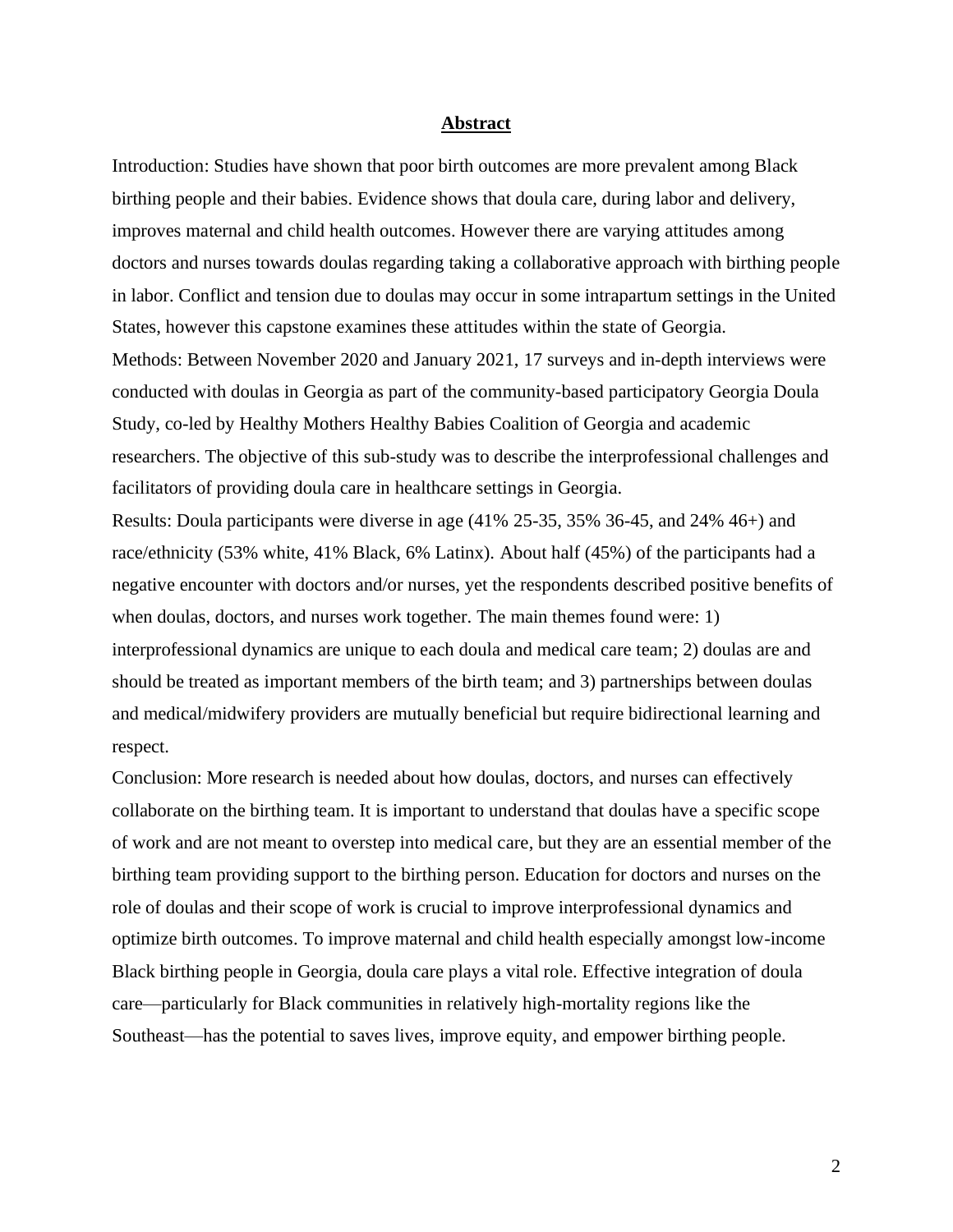*"Any woman, any birthing person at all, should be able to choose who they want with them in their birthing space, that's it." –*Lisa, a 55-year old White birth doula

#### **Introduction**

The Centers for Disease Control and Prevention define maternal mortality as the death of a woman during pregnancy, at delivery, or soon after delivery, resulting in a tragedy for her family and society as a whole" (Centers for Disease Control and Prevention, 2020). Research has shown that Black women are disproportionally affected by maternal mortality (Black Women's Maternal Health, 2018). Research has also shown that Black women are three to four times more likely to die during childbirth compared to White women (Black Women's Maternal Health, 2018). In 2018, the Centers for Disease Control and Prevention utilized data from the National Center for Health Statistics (NCHS), to highlight racial and ethnic gaps within maternal mortality. Data obtained showed that wide racial and ethnic gaps exist. Black women (non-Hispanic) accounted for 37.3 deaths per 100,000 live births, while white non-Hispanic women accounted for 14.9 deaths per 100,000 live births (Centers for Disease Control and Prevention, 2021) . An array of factors contributes to the poor maternal health outcomes presented by Black women. Factors include, but are not limited to, poor access to quality care, systemic/medical racism, socioeconomic status, and other disparities (Howell, et al., 2018). Among the disparities are the lack of education, access to preconception care, hospitals, and prenatal care. The maternal mortality rate can provide information about both maternal and infant health, and it also serves as an important indicator for health overall in the population. Racial disparities in birth outcomes seen nationally are also present within the state of Georgia, with Black birthing people being three times more likely to die from pregnancy related causes than their white counterparts (Platner et al., 2016).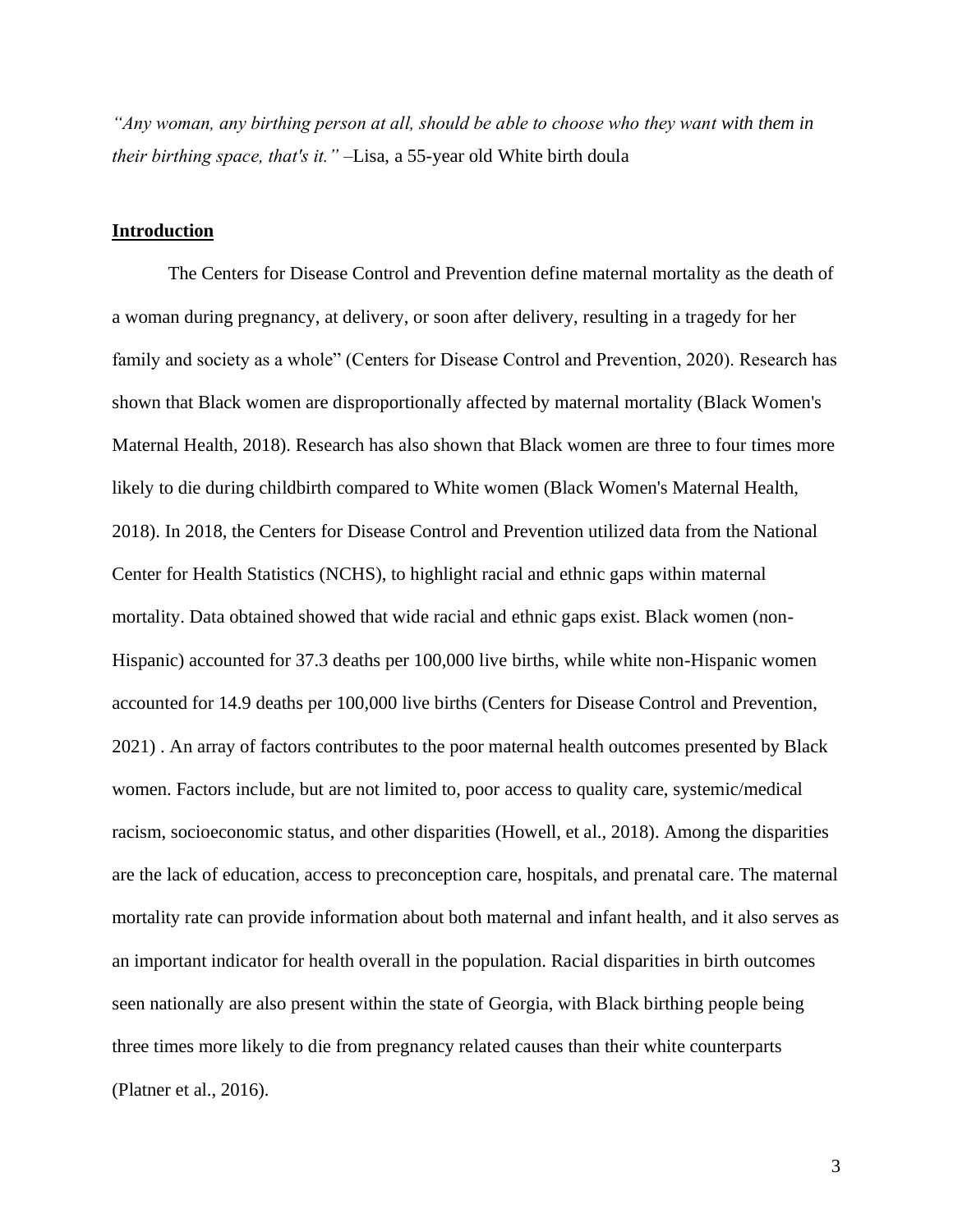A doula is defined as a birth support personnel who provides both physical and psychosocial comfort to the individual giving birth (Deitrick and Draves, 2008). According to Deitrick and Draves (2008), doula care has been shown to significantly improve birthing outcomes for both the mother and the baby. Improved birthing outcomes include birthweight, gestational age at birth, and method of delivery (Deitrick and Draves, 2008). Further, the continuous birth support that doulas provide has the ability to reduce unnecessary medicalization of births and ultimately improve birth outcomes (Bohren et al., 2017). In a study conducted by Kozhimannil et al. (2016), researchers were able to compare how effective doulas were at assisting in births. They compared doula assisted births to those without a doula throughout the central United States and found that doula care significantly reduced cesarean sections and preterm births in Medicaid beneficiaries. Although the effectiveness of doula care was observed among birthing people, researchers did not take a community-based approach for this particular study.

Community-based research centers the needs of affected communities in the development and execution of research project (Israel et al., 2013). When utilizing a community-based approach, members of the target population engaged throughout all phases of research including during the brainstorming and design of the study; data collection and analysis; and dissemination. Findings from the research are shared—first and foremost— with those members and other stakeholders who may benefit. Community-based studies regarding doula care can engage marginalized groups such as Black women, who are often limited to sources of data during research process, but who also are most vulnerable to poor birth outcomes (CDC, 2020). A community-based approach shows that the researchers share power with the population being researched (Israel et al., 2013). When power is shared among the researchers and those in the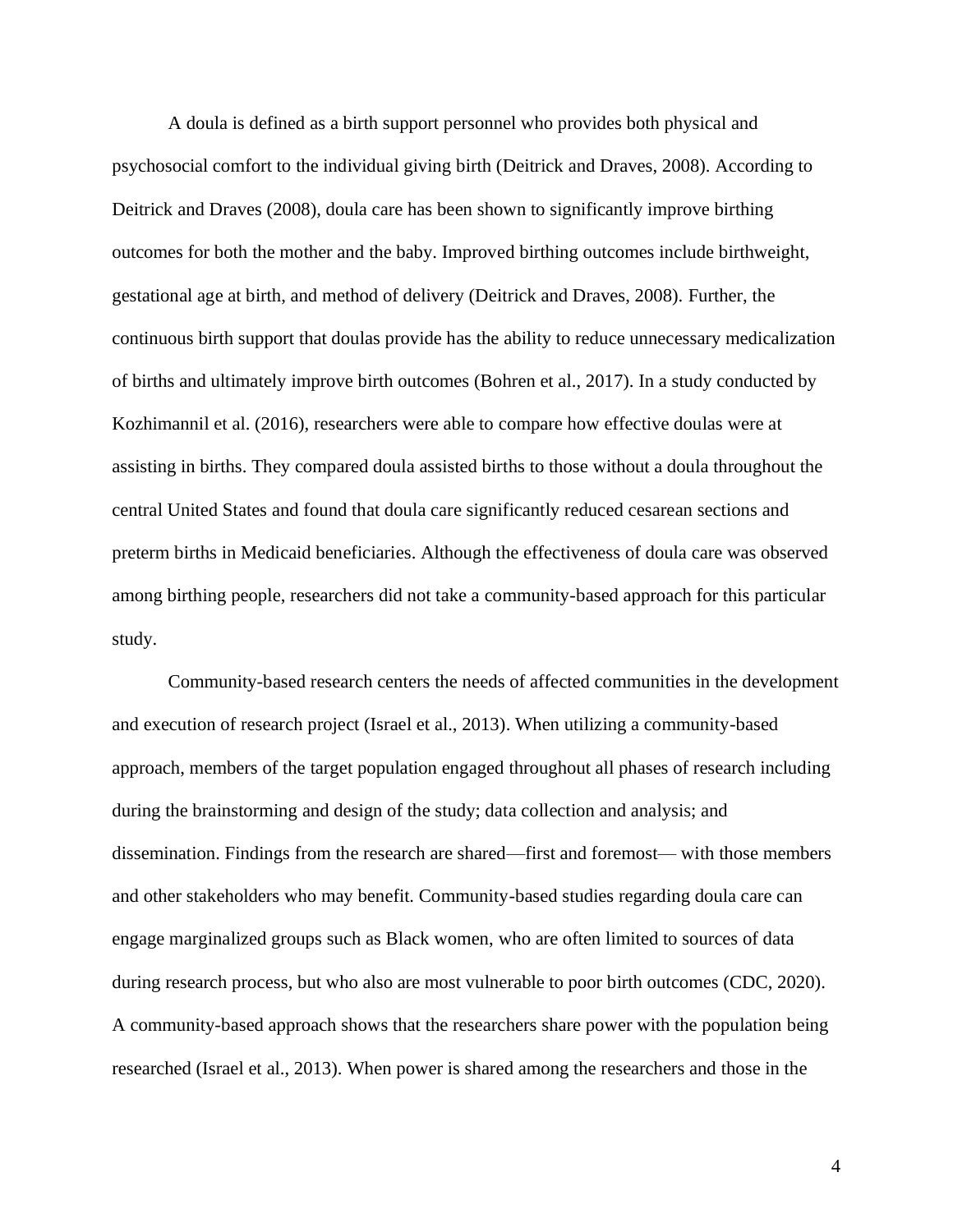research group, there is increased buy-in from community members and increased capacity to address public health issues (Israel et al., 2013).

Beyond the benefits of doula care observed for birthing outcome, research shows that doula care has specific benefits to disadvantaged marginalized women, who are most at risk for poor birth outcomes (Gruber, Cupito, and Dobson, 2013; CDC, 2020). In 2013, researchers conducted a study that included a sample of mostly Black low-income mothers in North Carolina. Researchers found that mothers who chose to have a doula has fewer birth complications and there were fewer low birth weight babies (Gruber, Cupito, and Dobson, 2013). Evidence shows that Black women highly benefit from doula care but face barriers to access, specifically for low-income Black women (Kozhimannil et al. 2014). Additionally, researchers of the study found that Black women were more likely than their white counterparts to want the support of a doula but not have one (Kozhimannil et al 2014). Beyond their primary roles of supporting the birthing person, evidence indicates that doulas also offer additional support to the partners and families of the birthing person (Steel et al., 2015).

Collins et al. (2021) conducted a study to examine the characteristics and the nature of Black women's interactions with medical providers during childbirth when they were accompanied by a perinatal support person/professional, such as a doula. During the study, 25 indepth interviews were conducted among Black women who had enrolled in a perinatal support program. During those interviews, participants categorized their personal experiences as positive or negative. The outcomes of those experiences depended on whether medical providers respected them, their birth plans, and collaborated with/respected their perinatal support person. Negative experiences surrounded medical providers having their own individual plan, timeline,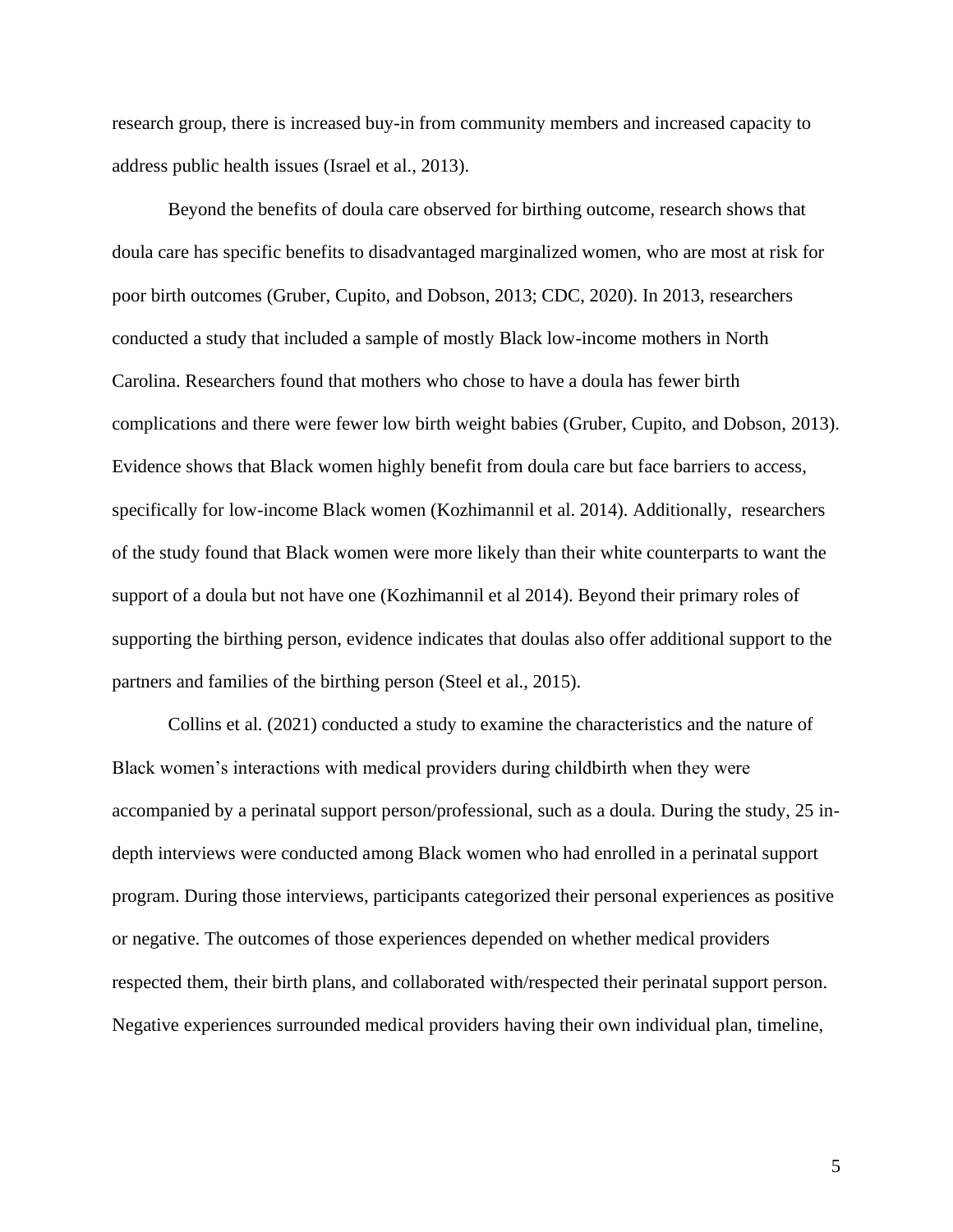and agenda for the birthing mother. Negative experiences were also associated with one's perceived notation of their needs being ignored, unheard, and/or disrespected.

Researchers found that if participants birthing experiences were what they planned and the medical team respected their birth plan they had positive experiences with their medical providers (Collins et al., 2021). Whereas, if mothers experienced the opposite, they reported a negative experience with medical providers (Collins et al., 2021). Researchers concluded that there was a need for medical providers to set aside their assumptions and value the voices and knowledge of the patient, while also treating their supports as part of the birthing team (Collins et al., 2021; Steel et al., 2015). Participants also stated that when their perinatal support person was disrespected and/or if medical providers did not feel comfortable with them being present, that would indeed make the birthing experience more stressful (Collins et al., 2021).

In a study conducted by Adams, Curtin-Bowen (2021), researchers conducted 43 in-depth interviews with doulas in the United States and found that doulas faced challenges in providing care due to obstetricians attitudes and the power that they held within the hospital setting. Although, doulas shared their challenging experiences, they also reported an improvement in their relationships with obstetricians due to directly challenging their authority, providing educational resources, and creating countervailing responses that involved different maneuvers (Adams, Curtin-Bowen 2021).

#### **Objective**

The objective of this capstone is to use qualitative and quantitative evidence from a community-based study in Georgia about interprofessional dynamics between doulas and medical birth care teams including doctors and nurses.

6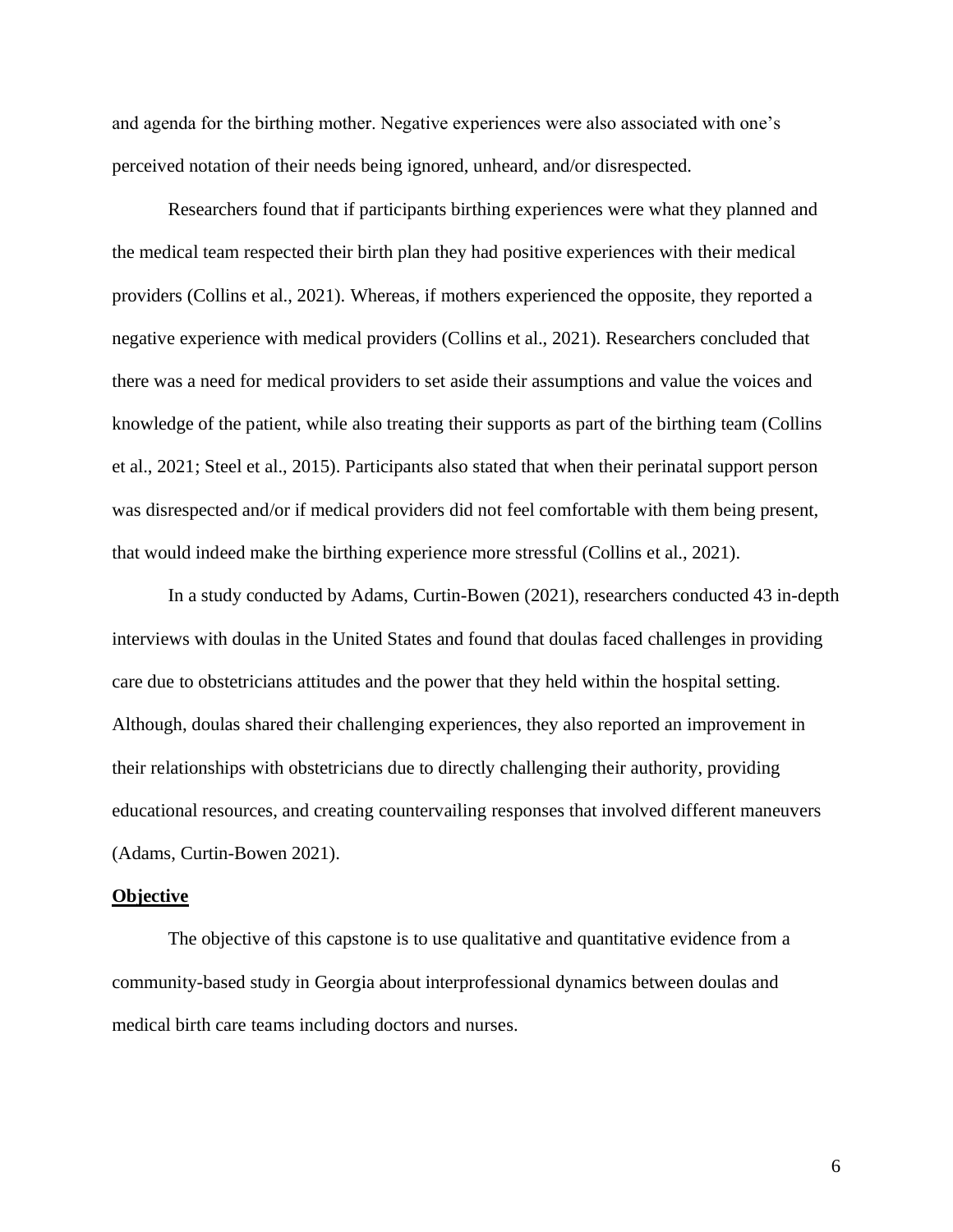#### **Methods**

The Georgia Doula Study was conducted in conjunction with Healthy Mothers Healthy Babies Coalition of Georgia's Doula Access Working Group, which serves as the community advisory board for this capstone. The Georgia Doula Access Working Group includes diverse representation of health professional, doulas, researchers, policy makers, and community leaders. The purpose of the advisory board is to ensure stakeholder engagement in the development of the this community-based analysis.

We conducted a cross-sectional mixed methods observational study including survey data and qualitative data from in-depth interviews. Participants were recruited through emails that were sent to the Georgia Doula Access Working Group. Doulas who were members of the Access Working Group at the time of recruitment were encouraged to participate and share the ongoing opportunity to participate in the Georgia Doula Study. Participants were given \$20 for their participation in the study. Inclusion criteria included being over the age of 18, selfidentifying as a doula, having worked as a doula in Georgia for at least six months, and proficiency in English.

Seventeen doulas were originally surveyed and interviewed between October 2020 and February 2021. Surveys included questions regarding both the client and doula demographic, changes to services during COVID-19, doula practice, doula reimbursement, and beliefs surrounding doulas and their services. The interview included questions regarding doula training, clientele, practice, doula reimbursement, client stories, and challenges to providing care. In-depth interviews were conducted to collect more detailed information regarding challenges to providing care and client stories. Doula challenges to providing care also include stories

7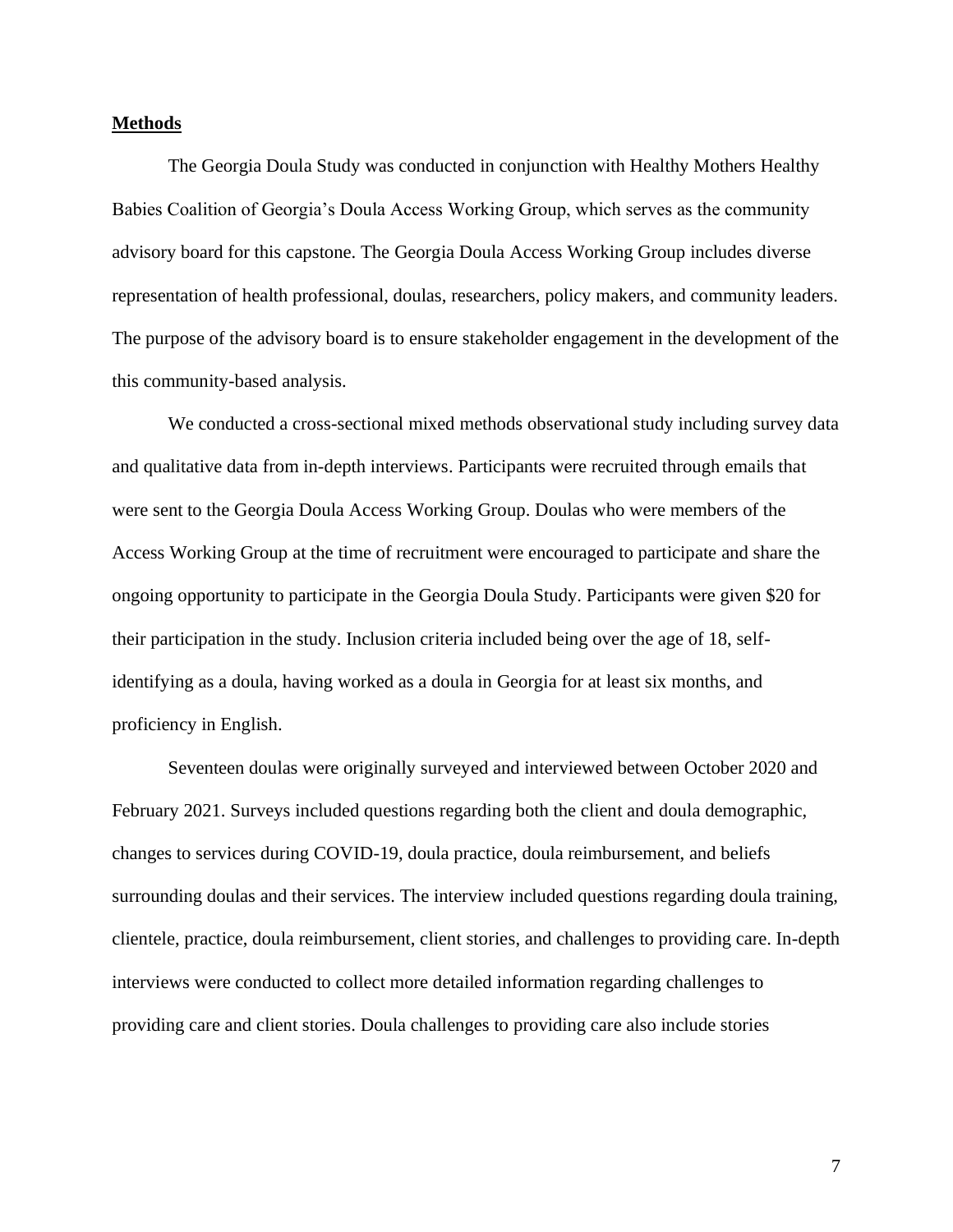regarding provider collaborations and the dynamics with other members of the birth team  $-$  i.e., nurses and doctors.

Interview transcripts were thematically coded using Dedoose, a cross-platform app used for analyzing qualitative data. Transcripts were attentively de-identified, and interviewers completed an interview debrief form that included ten topics of interest and opportunities for reflexivity. Topics obtained were then combined to form a codebook. Transcripts were also coded in Dedoose. Analytic memos were created for major themes and codes of interest such as provider collaborations.

#### **Results**

#### **The Sample Characteristics**

Participant demographics are presented in Table 1. The 17 doulas participants were 53% white, 42% Black, and 6% were Latinx. Participants were diverse in age with 41% between the ages of 25 and 35, 35% between 36 and 45, and 24% of the participants were 46 or older. Nearly all (71%) of the doulas had at least a bachelor's degree, while 29% had less than a college degree. The majority (88%) of the doulas were not immigrants and, alike, 88% identified as heterosexual. Participants also included doulas who received training from varies bodies. DONA (Doulas of North America) International (35%), Hypnobabies (23%), CAPPA (18%), or other sources (53%) with some doulas having multiple forms of training. Some participants who were also certified received their certifications from the organization above. DONA (Doulas of North America) International (29%), Hypnobabies (5%), CAPPA (17%), or other sources (35%). Most participants provided birth services (82%) and around half reported also offering postpartum (53%) and prenatal services (41%).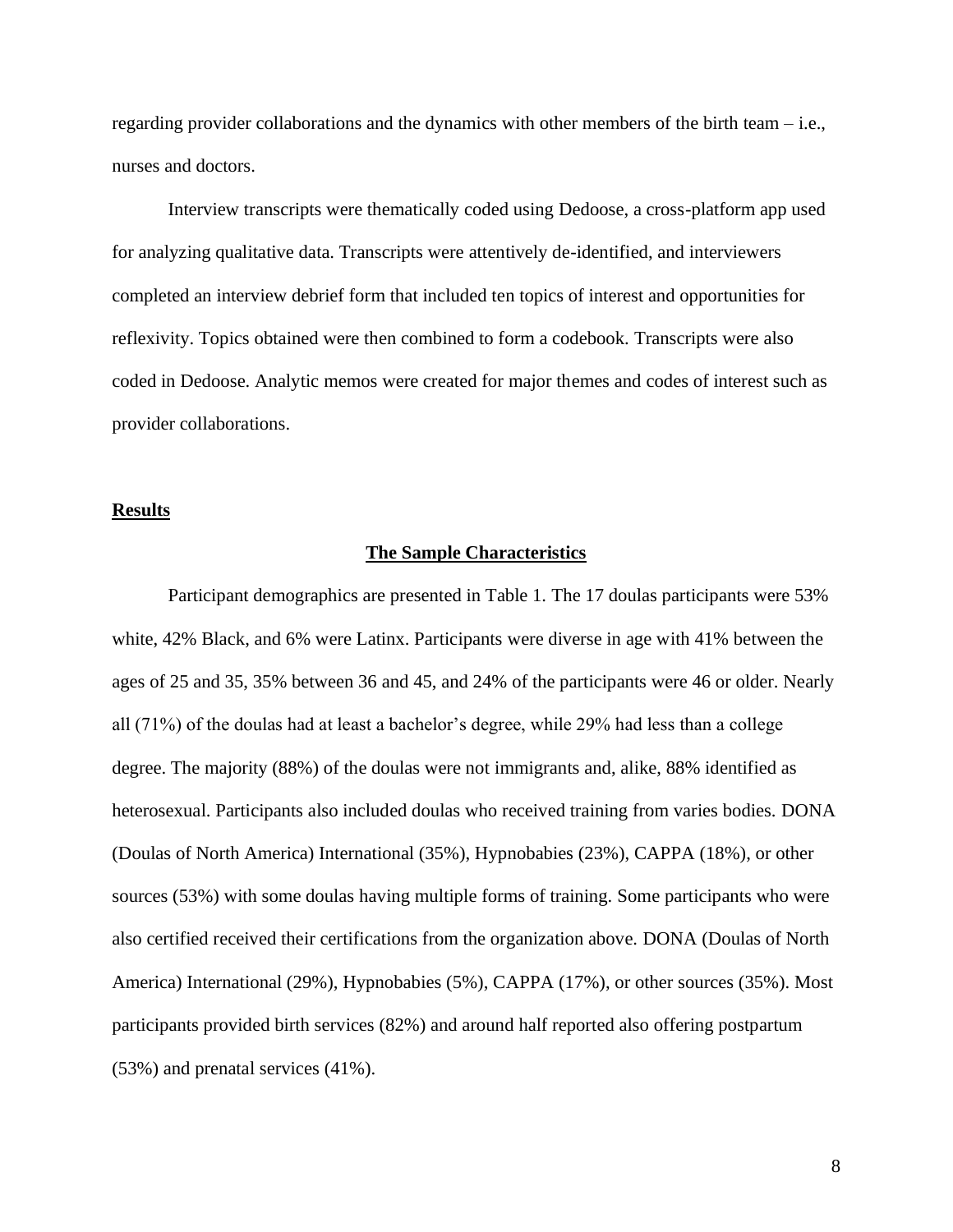| Variable                                                       | Frequency                | Percent |
|----------------------------------------------------------------|--------------------------|---------|
| Female                                                         | 17                       | 100     |
| Race/Ethnicity                                                 |                          |         |
| White                                                          | 9                        | 52.94   |
| <b>Black</b>                                                   | 7                        | 41.18   |
| Hispanic/Latinx                                                | 1                        | 5.88    |
| Age                                                            |                          |         |
| 25-35                                                          | 7                        | 41.18   |
| 36-45                                                          | 6                        | 35.29   |
| $46+$                                                          | 4                        | 23.53   |
| Economic Status                                                |                          |         |
| Prefer not to say/Currently experiencing economic difficulty   | 2                        | 11.76   |
| Experienced economic difficulty in the past/temporarily in the | 5                        | 29.41   |
| Never experienced economic difficulty                          | 10                       | 58.82   |
| Education                                                      |                          |         |
| Technical degree/non-clinical professional degree              | 2                        | 11.76   |
| Some college                                                   | 3                        | 17.65   |
| Graduated college                                              | 8                        | 47.06   |
| Clinical professional degree                                   | $\overline{c}$           | 11.76   |
| Graduate degree                                                | $\overline{\mathcal{L}}$ | 11.76   |
| Employment                                                     |                          |         |
| Yes. full-time                                                 | 10                       | 48.82   |
| Yes, part-time                                                 | 3                        | 17.65   |
| No, not looking for employment                                 | 3                        | 17.65   |
| No, looking for employment                                     | 1                        | 5.88    |
| Sexuality                                                      |                          |         |
| Straight/heterosexual                                          | 15                       | 88.24   |
| Bisexual/Lesbian                                               | $\overline{c}$           | 11.76   |
| Immigration Status                                             |                          |         |
| Not an immigrant                                               | 15                       | 88.24   |
| First generation immigrant                                     | $\overline{\mathcal{L}}$ | 11.76   |
| Ever Been Pregnant                                             | 13                       | 76.47   |
| Had a Doula Personally                                         | 5                        | 38.46   |

### Table 1: Demographics of the Doula Sample (n=17)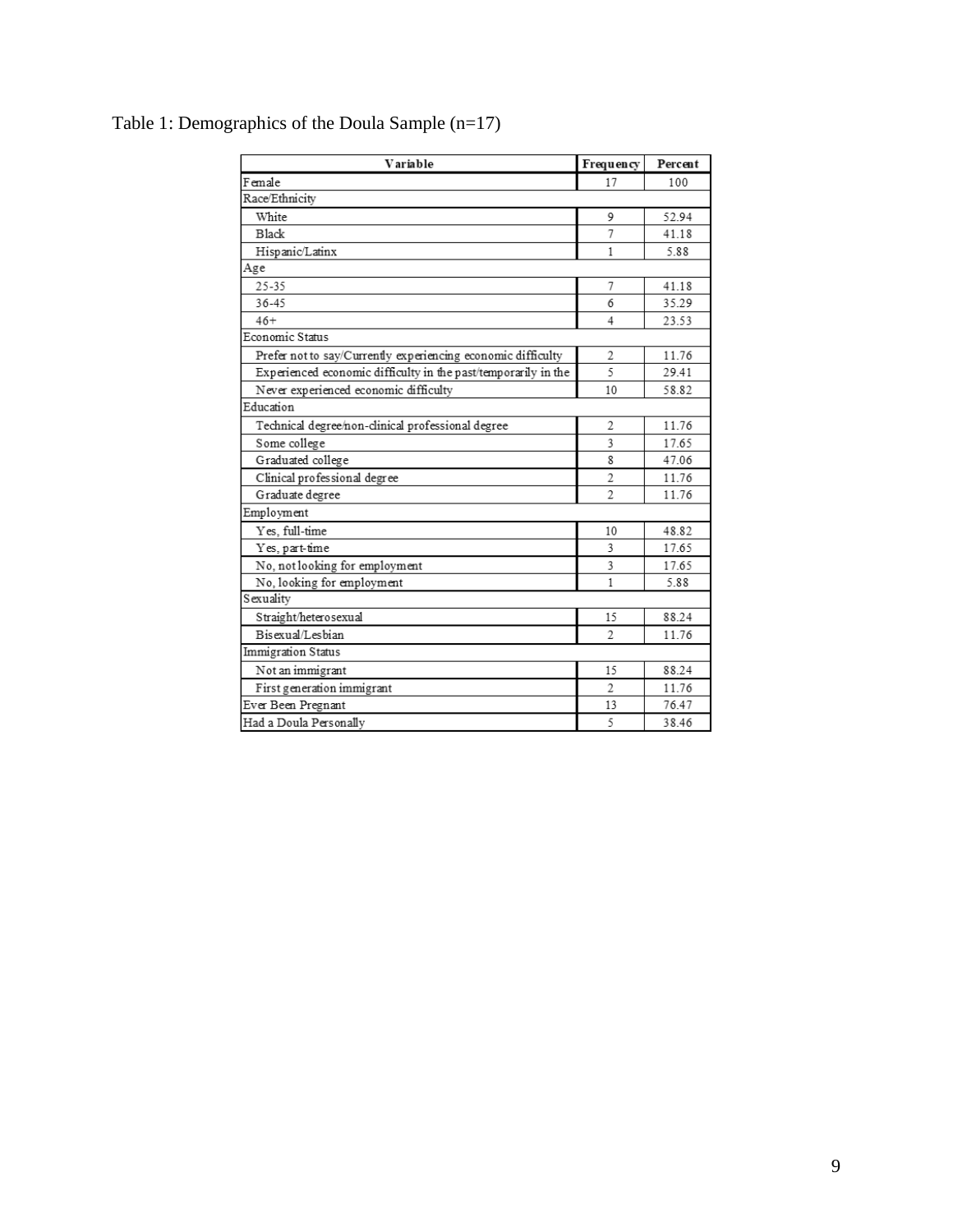Table 2: Doula experience, scope of work, training, and clientele of the doula sample in Georgia  $(n=17)$ 

| Variable                      | Frequency      | Percent |  |
|-------------------------------|----------------|---------|--|
| Time as Doula                 |                |         |  |
| Less than 1 year              | 2              | 11.76   |  |
| 1-3 years                     | 6              | 35.29   |  |
| More than 3 and up to 9 years | 3              | 17.65   |  |
| More than 9 years             | 6              | 35.29   |  |
| Type of Doula*                |                |         |  |
| Preconception/Fertility       | 5              | 29.41   |  |
| Prenatal                      | 7              | 41.18   |  |
| Birth                         | 14             | 82.35   |  |
| Postpartum                    | 9              | 52.94   |  |
| Abortion                      | 4              | 23.53   |  |
| Full Spectrum                 | 5              | 29.41   |  |
| Radical/Justice               | $\mathbf{1}$   | 5.88    |  |
| Death                         | $\overline{2}$ | 11.76   |  |
| Training*                     |                |         |  |
| DONA International            | 6              | 35.29   |  |
| Hypnobabies                   | 4              | 23.53   |  |
| CAPPA                         | 3              | 17.65   |  |
| Other                         | 9              | 52.94   |  |
| Certified*                    | 13             | 76.47   |  |
| DONA International            | 5              | 29.41   |  |
| CAPPA                         | 3              | 17.65   |  |
| Hypnobirth                    | $\mathbf{1}$   | 5.88    |  |
| Other                         | 6              | 35.29   |  |
| Sufficiency of Client Load    |                |         |  |
| Fewer than preferred          | 11             | 64.71   |  |
| Number preferred              | 5              | 29.41   |  |
| More than preferred           | $\overline{1}$ | 5.88    |  |
| Type of Practice              |                |         |  |
| Solo Practice                 | 14             | 82.35   |  |
| Group Practice                | 3              | 17.65   |  |
|                               |                |         |  |

\*Participants could check all responses that applied

In this sample, we identified 3 major themes about interprofessional dynamics between doulas and medical care teams. These are: 1) interprofessional dynamics are unique depending on each doula and medical care team; 2) doulas are and should be seen as members of the birth care team; and 3) partnerships between doulas and medical/midwifery providers are mutually beneficial but require bidirectional learning and respect.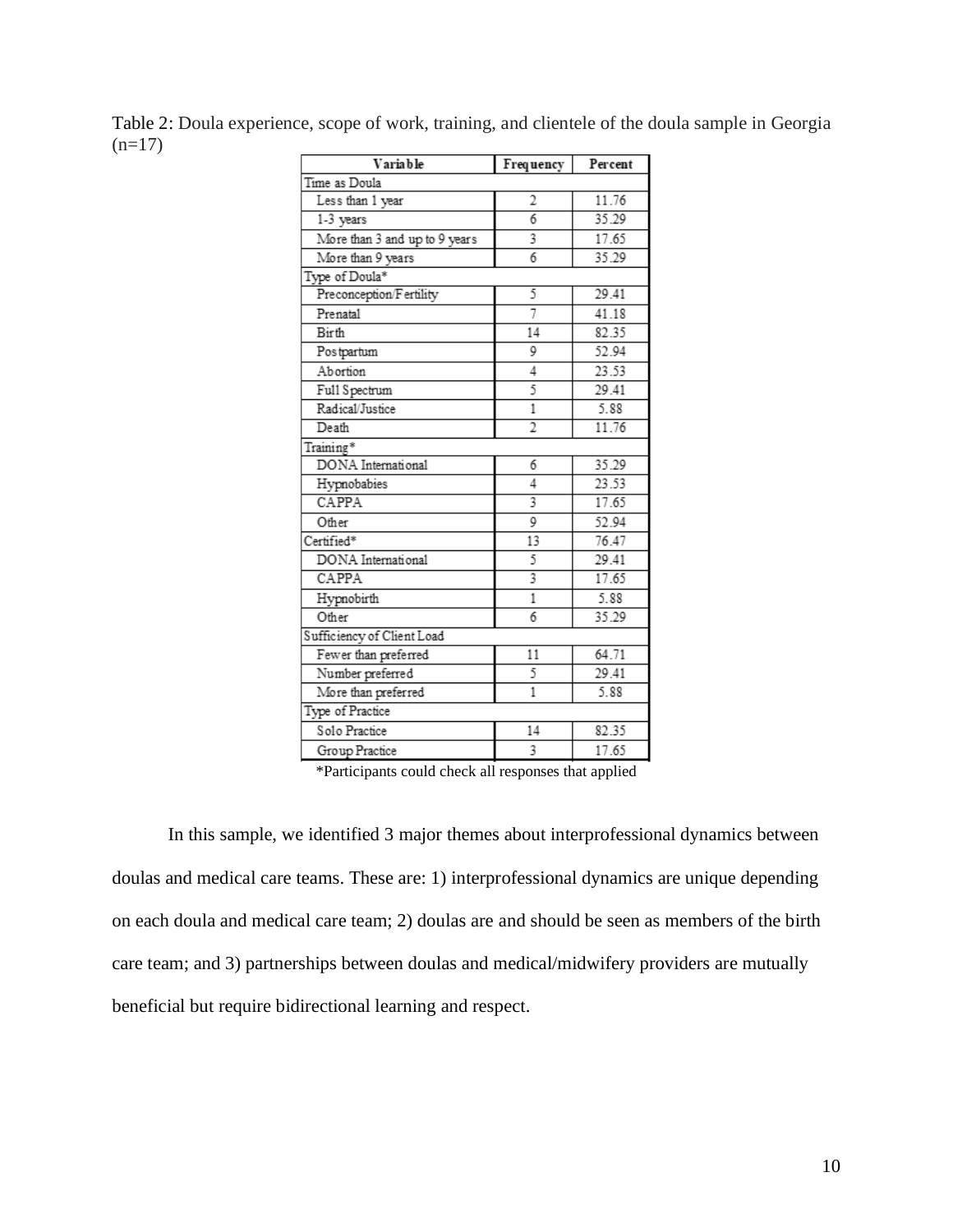#### *Interprofessional dynamics are unique to each doula and medical care team*

Doulas described how the dynamics between doulas, doctors, and nurses and was unique to each medical care team depending on their prior experiences with doulas and their attitudes toward and knowledge about doulas. For example, some participants shared examples of when medical providers see their worth and express their personal gratitude and appreciation for the work and support that doulas provide.

Andrea<sup>1</sup>, a 38 year old Black birth and postpartum doula said:

*I will say speaking with certain physicians, some of them stress the importance of having a doula, that kind of drove me to even want to get my name out there even more and assist people. Then you have some providers that feel like, if the client has a midwife, then, they don't need a whole birthing team consisting of a midwife and a doula and so forth. I feel like that made me prompt to want to give more information to them [physicians] to have them have a better understanding. I'm not here to be in the way. I'm here to actually help and to help the process of the birth as well.*

Yet there were times when some medical provider did not value the importance of a doula or their role in birth support. One doula shared her example of how a nurse told her doulas are not allowed (citing hospital policy supposedly), and then at shift change, she was allowed in by the next nurse on duty. This demonstrates how nurses' attitudes toward doulas, not actual hospital policy, might be a barrier to doulas in hospital care. Lisa, a 55-year old White birth doula explained,

*"I know a doula who recently went in and the nurse manager said 'No we're not allowing doulas.' And she hung out in her car until shift change and then she joined her client and* 

<sup>&</sup>lt;sup>1</sup> Pseudonyms were used to protect participants' identities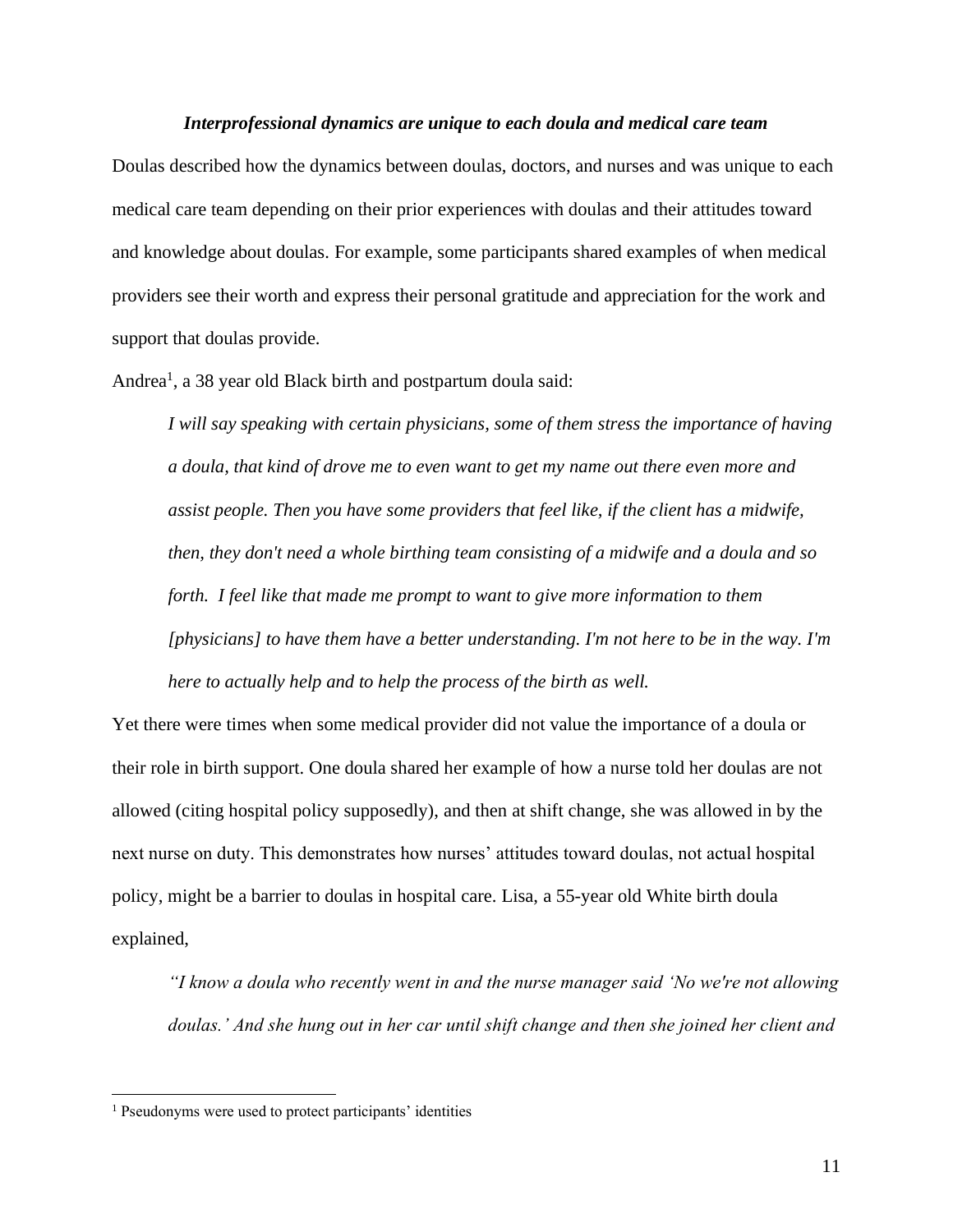*the new nurse manager said, "Oh, she really needs you." Like, is that yeah. You know, what is that? So you know, this is the discrimination."*

The important takeaway from these interviews was that every situation is unique, and doulas do not know how supportive or unsupportive that particular team of doctors and nurses will be. Doulas describe how it's hard for them to provide the needed support to their patients due to medical providers' attitudes and assumptions regarding doulas. Lisa, the 55 year-old White birth doula also explained,

*I think It's not the doulas that need the education. It's the care providers. I just believe that when we as women take hold of our power, and our rights as birthing people that the people we choose to have with us at our births will not be looked down upon, and will not be the first ones, chosen to be removed from the birthing space. You know, [Birth Center/Hospital D] never has been doula friendly. So it's actually only, [Birth Center/Hospital E] and it's because it was a different hospital that was recently purchased by, [Birth Center/ Hospital D] that allows doulas. But even prior to that, if I went into [Birth Center/Hospital D] when they were accepting doulas.* 

Lisa continues by sharing this experience that she had with one of her clients stating,

*The birthing person and I had to sign an agreement that if they didn't like the way I was providing services they could physically have me removed from the hospital.*

However, Susan, a 48 year-old White full spectrum doula explained;

*"I haven't had any problem with medical care providers, and I don't know that if that's just because I have a medical background."* 

#### *Doulas Are and Should Be Treated as Important Members of the Birth Team*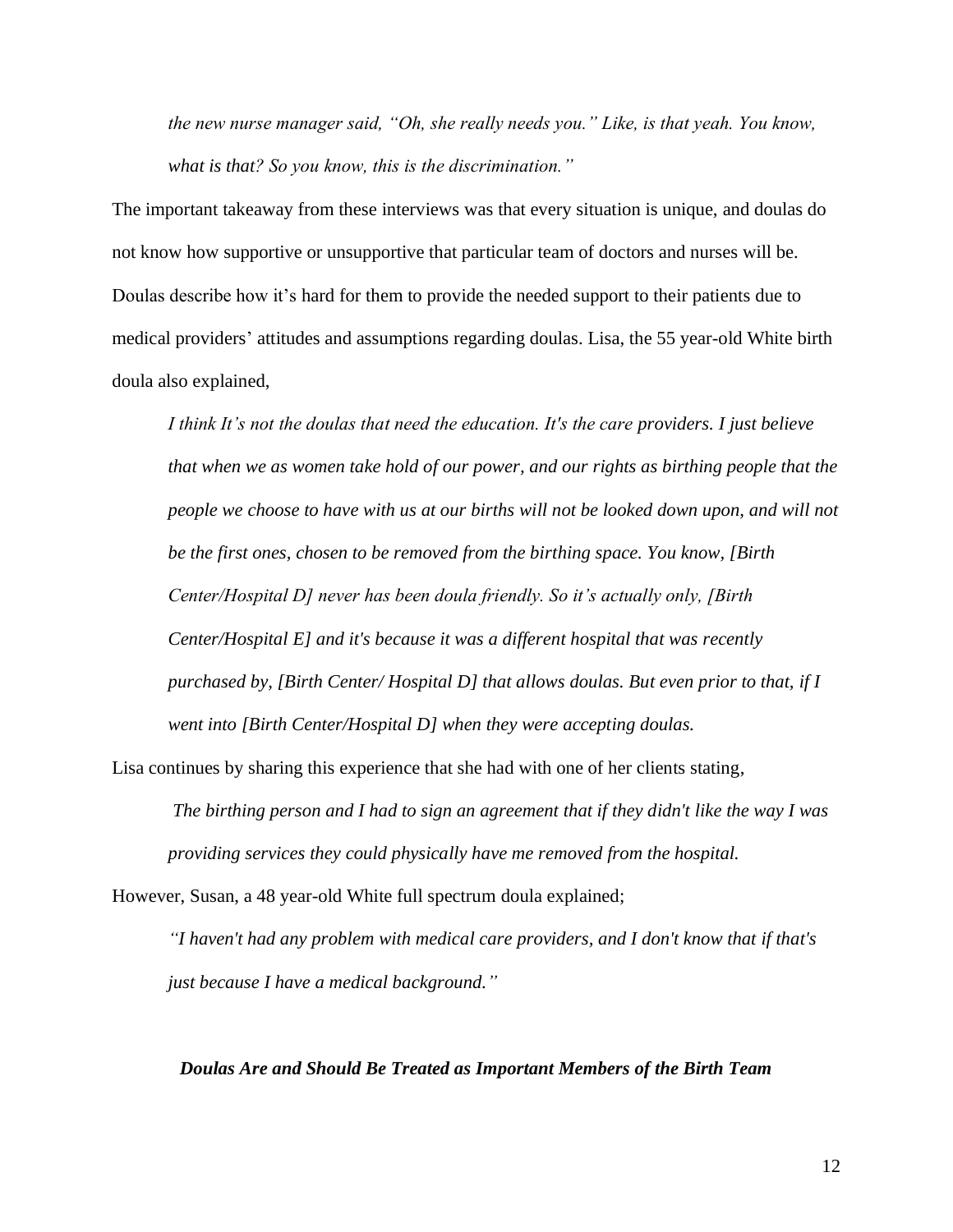Doulas also described how they are, in fact, members of the birthing team and deserve to be treated as such. Their responsibility is to advocate for their patient and the birthing partner while also providing the needed support. They deserve to have a space in the room. Susan explains her perspective of it all by stating;

*I don't see it as me, us and them. To me, I consider every member that is responsible for my client, their patient, whether that be the nurse, the hospital, the doctors' office, myself, everybody that's working, we're on the same team. We may not be employed under the same umbrella, we may all be into independent contractors but the big, the final result is we work together to help each other, help our clients [and] patients. So, I'm not afraid to get in the trenches with the nurses. I always tell my nurses when I get in and the doctors, if there's anything I need to do hands on, if I'm not already hands on with my client, I'm not afraid to glove up and clean sheets, change sheets, cleanup floors, anything [nonmedical] like that. I think that I see it as a everybody's in it, we're all part of the same team.*

Andrea similarly explained;

" *I feel like we're essential too because we're essential to the parent that's not only birthing, but to her partner as well. I feel like we should be considered as a part of the birth team. If you think about like when providers come in and they have the fellows and the residents and so forth, like they're able to come in. So, I feel like doulas should be able to come in as well. "*

Mary, a 50 year old White birth and postpartum doula described her feelings towards doulas being seen and treated as important members of the birth team by stating,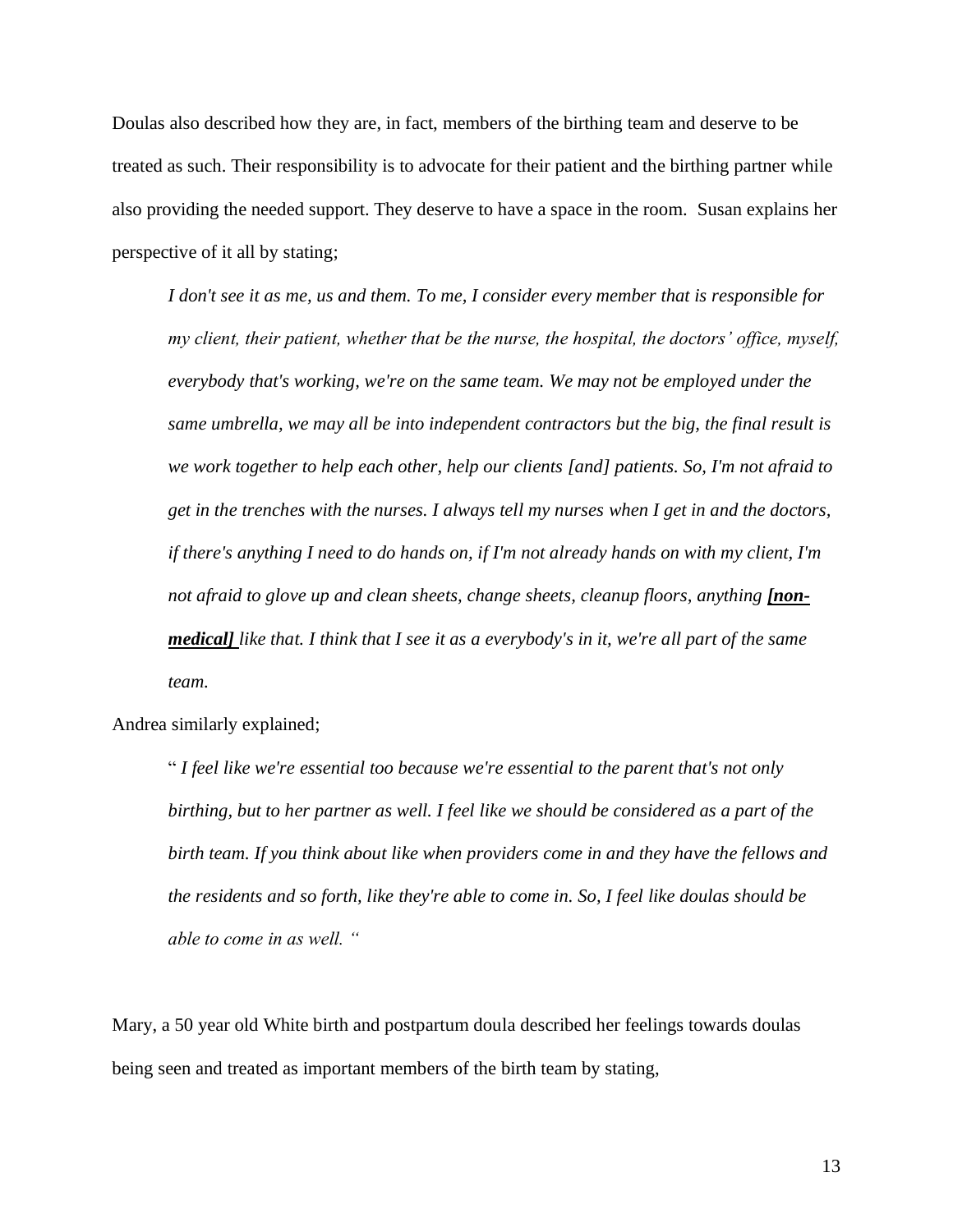*"A doula is not a visitor to a birthing woman. A birth doula is an essential part of the birth team. It is somebody who has had a relationship with this woman and her birthing partner for weeks, if not months. I've been hired at five, six and seven weeks of pregnancy. So, I have, been a part of her birth team for perhaps longer than she has seen her OBGYN."*

## *Partnerships Between Doulas and Medical/Midwifery Providers are Mutually Beneficial but Require Bidirectional Learning and Respect*

Interprofessional education is needed for all members to truly understand the importance of each of their roles and the importance of peaceful collaboration. Interprofessional education could lead to more networking opportunities for doulas and offer clarification on roles, standards, and increase respect for the each member of the birth team to provide the birthing person and their family the care needed. Brenda, a 37 year-old White birth and postpartum doula describes how she has been able to build her network of clientele while educating other providers,

*"At first I went to a lot of the events that care providers had so they would have like meet and greets and a few of them in the area would welcome doulas and all types of birth related workers. So, then I would hand out cards. Some of them at the event they gave a few minutes for people to stand up and sort of say their name and give a little spiel."* 

Doulas are a win-win for birthing people and to all providers who are providing care, but if doctors and nurses lack the education needed to collaborate they are equally doing a disservice to the birthing person.

*"I mean, it shouldn't be a fight in labor to get the things that you want and need. It just shouldn't and there shouldn't be this fear mongering or this territorial [feeling] like this is my patient, you can't be here. This is not a competition. We're all here to support this*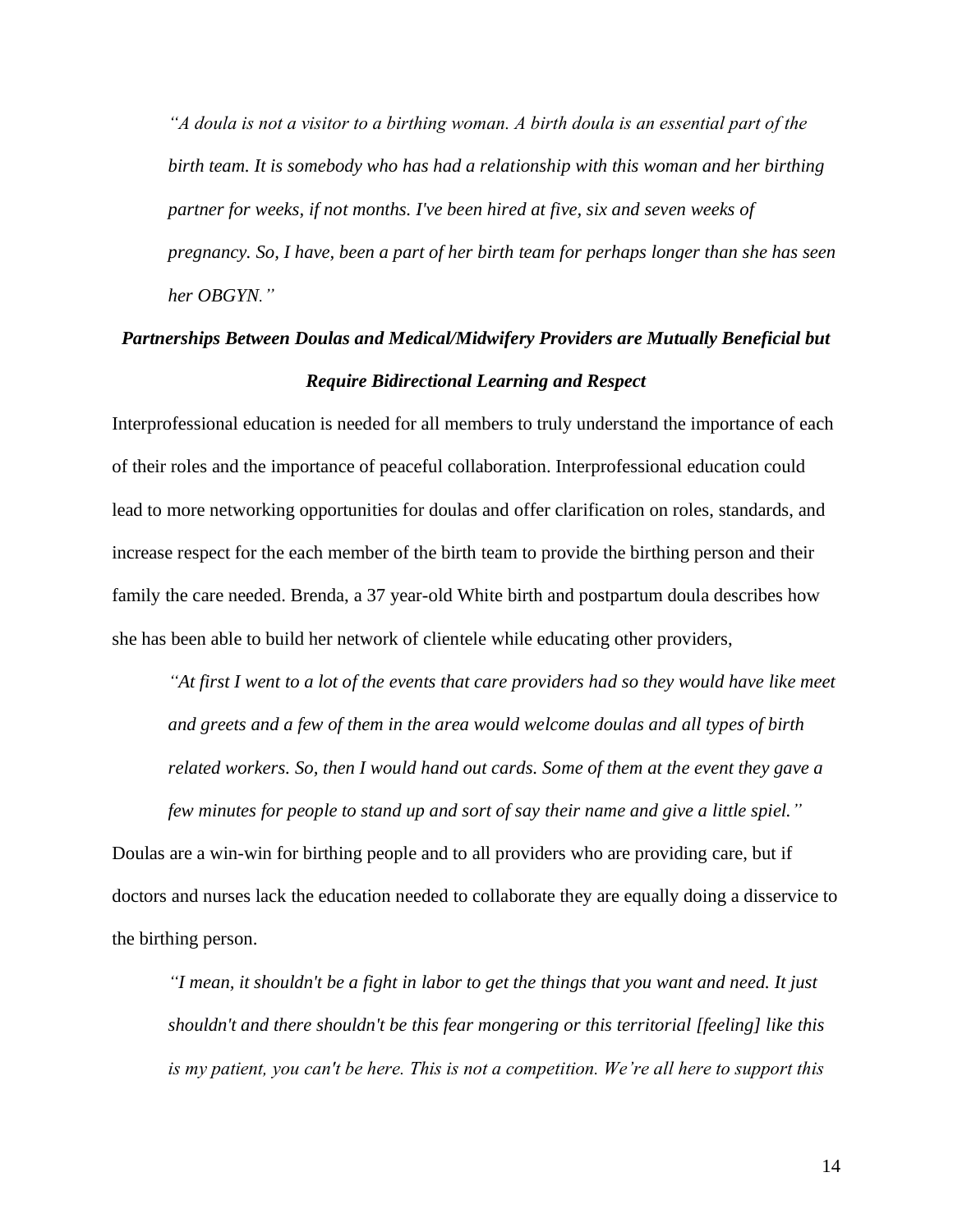*person. We all have the same – somewhat same agenda. Hospitals, policies and procedures, not so much. But obviously, as a nurse, you're not here because you want something bad to happen. I'm not here because I want something bad to happen. So, how about we just get on board, on the same page and we both take care of the client in the way we were trained.–* Mira, a 26 year old White full spectrum doula ( preconception, birth, postpartum, abortion, death)

Mira also provides her expertise on how to improve awareness and the availability of doulas in Georgia,

*"Honestly, it starts with our hospitals and it starts with providers. I think if more nurses and doctors were pushing for their clients to really research this or providing that educational standpoint, that would be really beneficial. Again, some people have never even heard of a doula. So, how are they going to know [what] to look one up? But then, how do you get those doctors and hospitals to do that? How do you get them on board?"*  Mira, continues,

*"I would love to see [redacted] who started [redacted]. I would love to see her come to town and have seminars with these hospitals and educate the staff on like the benefits and here's the evidence and here's where we need to start changing policies and procedures."* 

Similarly, Imani, a 37 year old Black full spectrum doula (preconception, birth, postpartum, abortion, radical, death) explained,

*"I would say education. I would say that... education in the physician's world more so[is needed]. Incorporate the benefits of birth workers, midwives, doulas, lactation consultants, breastfeeding consultants and put that into their curriculum, their training.*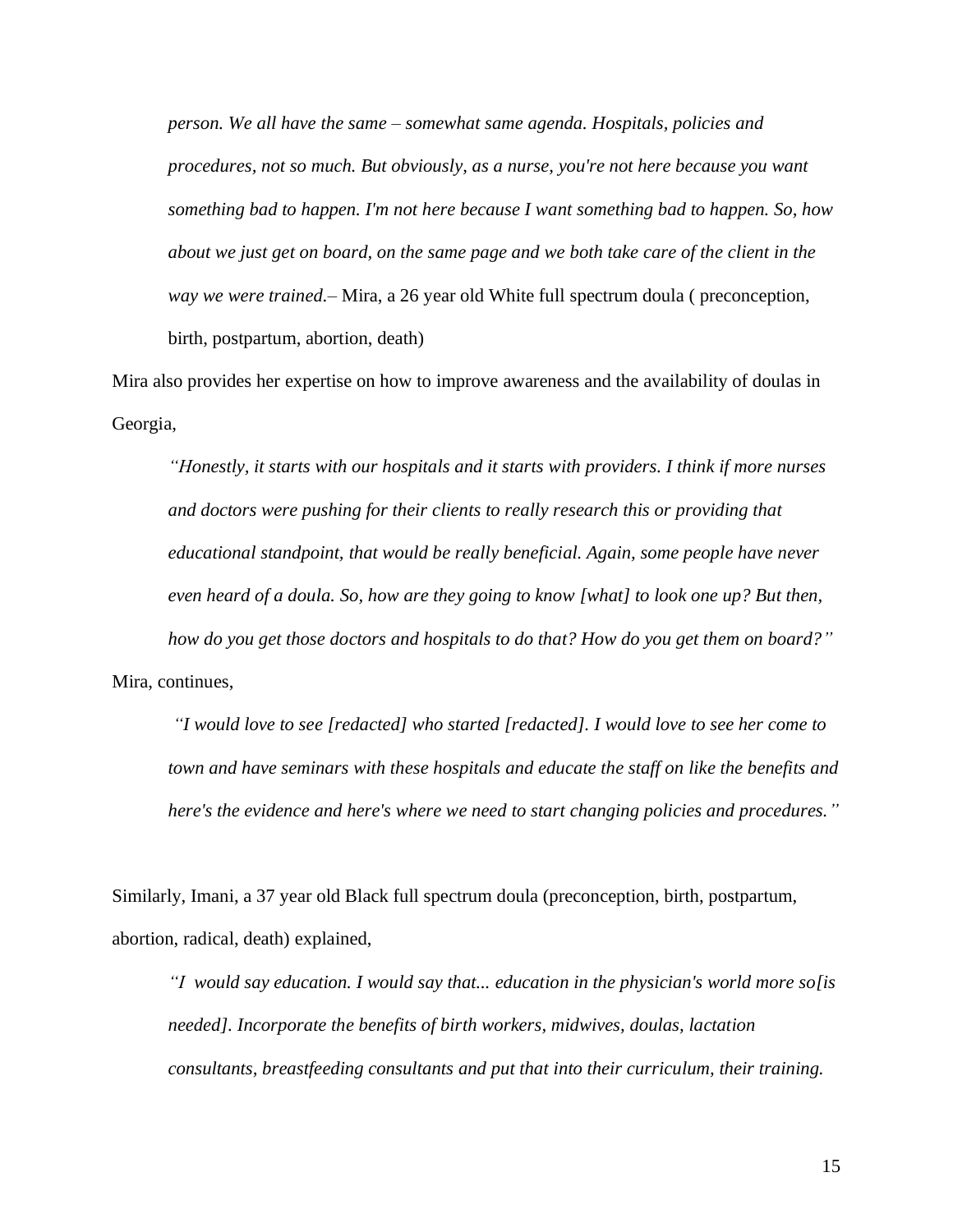*So, that they know what the benefits are and that they're able to make good use of us because honestly, we take a load off of the staff. A lot."* 

#### **Discussion**

Although there is limited research regarding provider collaborations and attitudes towards doulas, we see that attitudes may vary. From qualitative analysis, it can be determined that one's personal exposure to individual preferences highly influences their attitudes and beliefs in regard to doulas. Personal attitudes and beliefs interfere with practice and ultimately can negatively and/or positively effects one's birthing experience. It is important to understand that doulas are not the team, they're not there to take over, but they are an essential member of the birthing team providing care to the birthing person. Furthermore, hospitals have to allow doulas in so they can provide the needed emotional and physical support to the birthing person while also being allowed to advocate for what the birthing person wants for their birthing experience.

More exposure to one another during their training and education could help in creating improved positive interprofessional attitudes among those on the birthing team. More exposure could also lead to building openness, a greater respect and appreciation for doulas, and their scope of work. Doulas also have to respect the work of the doctors and nurses by not overstepping, but doctors and nurses also have to allow them to operate in the scope of practice without assuming that doulas are there just to rub the head of the birthing person.

There are some opportunities for partnerships between doulas, doctors, and nurses that could help increase patients awareness and access to doulas. To successfully integrate partnerships we must 1) ensure providers education that includes a focus on collaboration and respect for the work of doulas 2) establish policies that support existing organizations and doulas who are currently doing the work (Ellmann, 2020) 3) implement networking opportunities to

16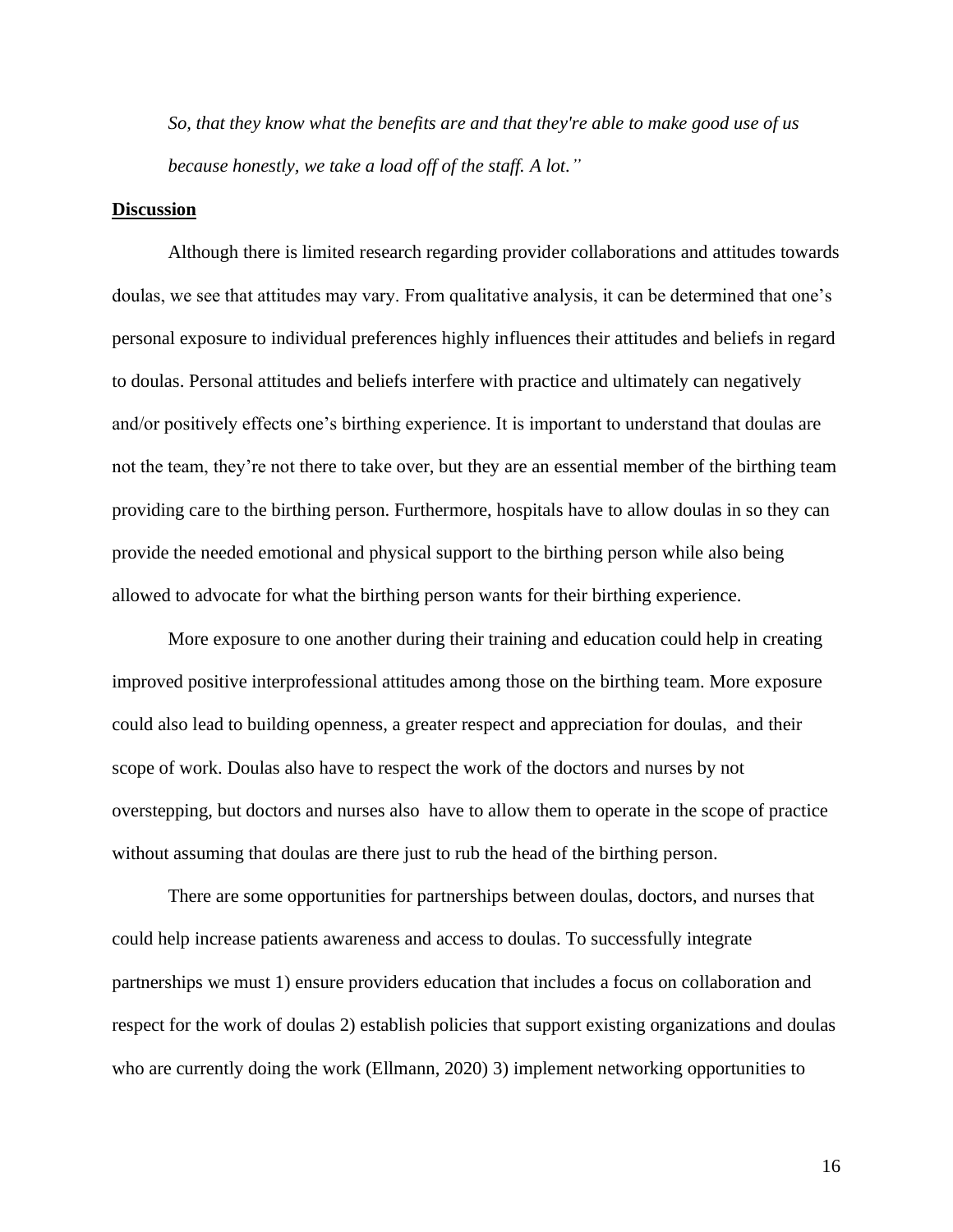build partnerships and 4) establish that birth is not a medical procedure but a natural process (Quartz, 2015).

The primary strength of this study is its community-based approach. By working with Healthy Mother Healthy Babies Coalition of Georgia and their Doula Working Access Group, the research team was able to ask research questions that address the community's needs including how to improve interprofessional dynamics on birth teams. The primary limitation is the small sample size of 17 doulas in Metro-Atlanta, which does not represent the vast majority of doulas throughout Georgia and beyond. Additionally, although we interviewed and surveyed doulas, there were no interviews and surveys done with their patients nor with doctors and nurses.

In conclusion, more research is needed about how doulas can effectively collaborate on the birthing team with doctors and nurses, including better understanding about doctor and nurse attitudes towards and knowledge about doulas. It may also be important to explore how their attitudes may affect the birthing experience of the birthing person. Education on the role of a doula and their scope of work is crucial for all members of the birth team to improve interprofessional dynamics. There is also a need for policy change in Georgia that providers more opportunities to increase accessibility to doulas care for low-income birthing people especially Black birthing people, who are at highest risk of maternal morbidity and mortality. Doula care is vital to improve maternal and child health especially amongst low-income and Black birthing people in Georgia and beyond.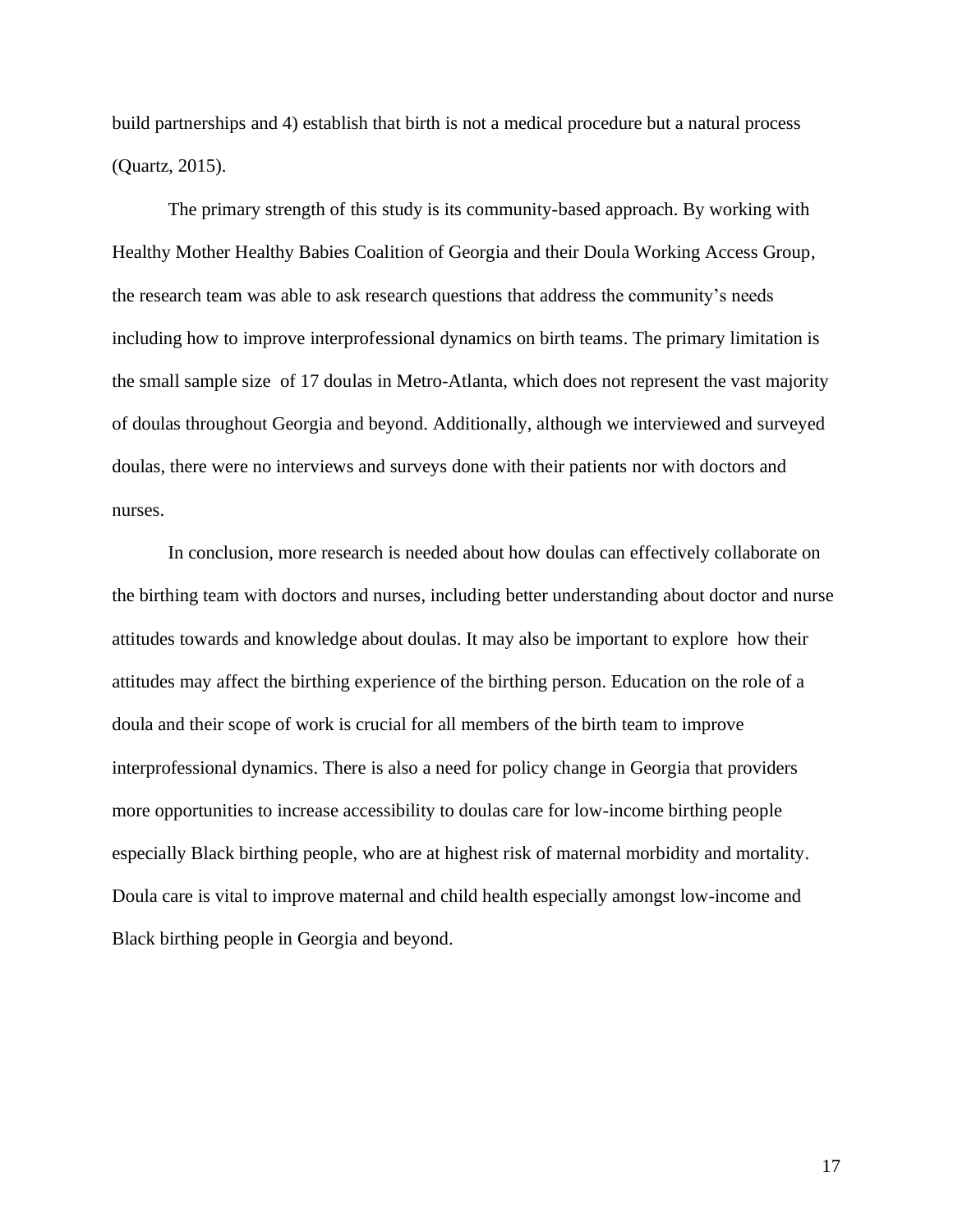#### **References**

Adams, C., & Curtin-Bowen, M. (2021). Countervailing powers in the labor room: The douladoctor relationship in the United States. *Social science & medicine (1982)*, *285*, 114296. https://doi.org/10.1016/j.socscimed.2021.114296

Black Women's Maternal Health. (2018, April). Retrieved September 24, 2021, from [https://www.nationalpartnership.org/our-work/health/reports/black-womens-maternal](https://www.nationalpartnership.org/our-work/health/reports/black-womens-maternal-health.html)[health.html](https://www.nationalpartnership.org/our-work/health/reports/black-womens-maternal-health.html)

Bohren, M. A., Hofmeyr, G. J., Sakala, C., Fukuzawa, R. K., & Cuthbert, A. (2017). Continuous support for women during childbirth. *The Cochrane database of systematic reviews, 7(*7), CD003766.<https://doi.org/10.1002/14651858.CD003766.pub6>

Berlatsky, N. (n.d.). *Americans need to treat giving birth like a natural process, not a medical emergency*. Quartz. Retrieved April 4, 2022, from https://qz.com/448325/americans-need-totreat-giving-birth-like-a-natural-process-not-a-medical-emergency/

Centers for Disease Control and Prevention. (2020, August 13). Retrieved September 24, 2021, from [https://www.cdc.gov/reproductivehealth/maternal-mortality/index.html.](https://www.cdc.gov/reproductivehealth/maternal-mortality/index.html)

Collins, C. C., Rice, H., Bai, R., Brown, P. L., Bronson, C., & Farmer, C. (2021). "I felt like it would've been perfect, if they hadn't been rushing": Black women's childbirth experiences with medical providers when accompanied by perinatal support professionals. *Journal of advanced nursing*, *77*(10), 4131–4141. https://doi.org/10.1111/jan.14941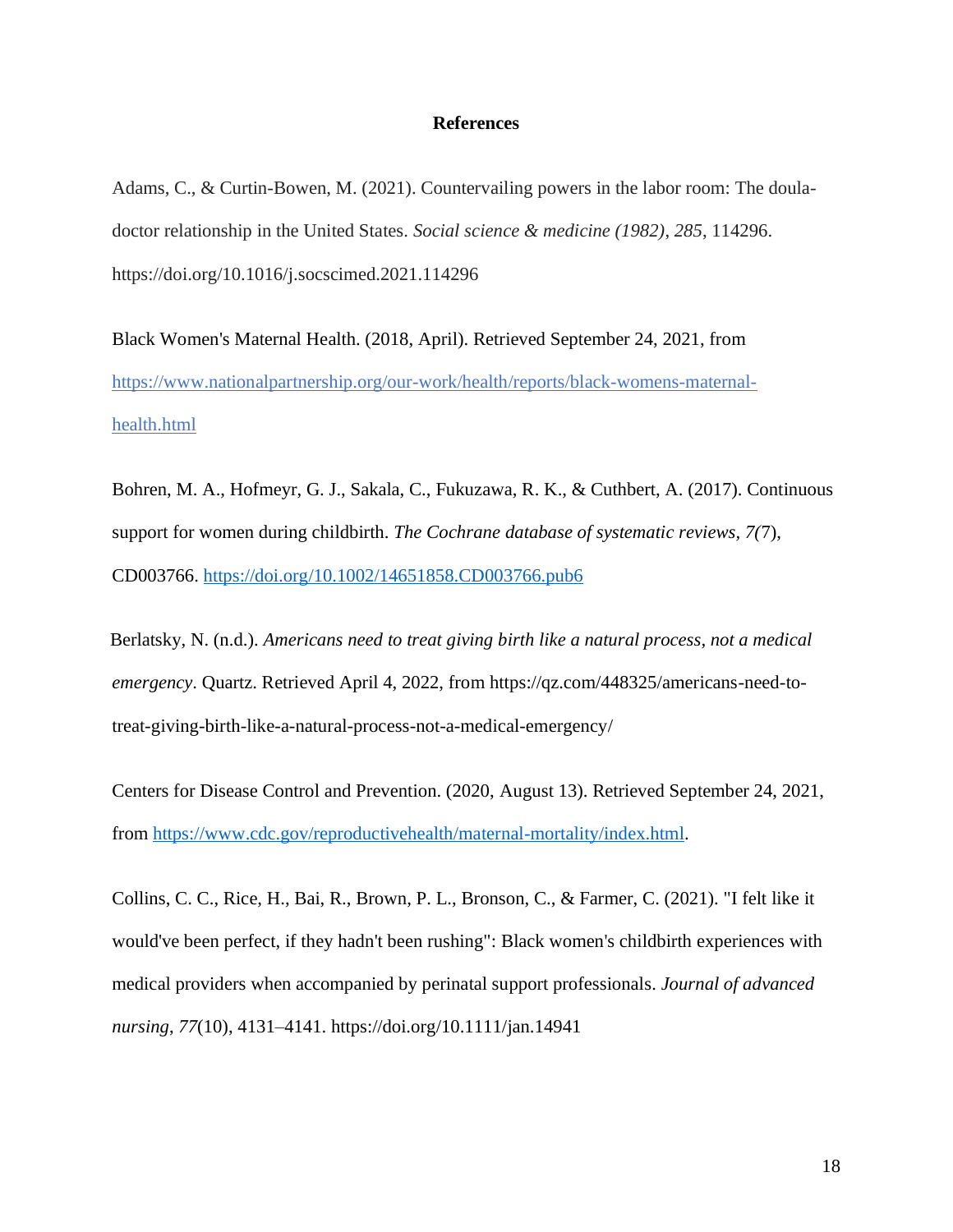Deitrick, L. M., & Draves, P. R. (2008). Attitudes towards Doula Support during Pregnancy by Clients, Doulas, and Labor-and-Delivery Nurses: A Case Study from Tampa, Florida. *Human Organization, 67*(4), 397–406.<http://www.jstor.org/stable/44127804>

Ellmann, N. (2020, April 14). *Community-based doulas and midwives*. Center for American Progress. Retrieved April 4, 2022, from https://www.americanprogress.org/article/communitybased-doulas-midwives/

Gruber, K. J., Cupito, S. H., & Dobson, C. F. (2013). Impact of Doulas on Healthy Birth Outcomes. *The Journal of Perinatal Education*, *22*(1), 49–58. [https://doi.org/10.1891/1058-](https://doi.org/10.1891/1058-1243.22.1.49) [1243.22.1.49](https://doi.org/10.1891/1058-1243.22.1.49)

Howell E. A. (2018). Reducing Disparities in Severe Maternal Morbidity and Mortality. *Clinical obstetrics and gynecology*, *61*(2), 387–399.<https://doi.org/10.1097/GRF.0000000000000349> Kozhimannil, K. B., Attanasio, L. B., Jou, J., Joarnt, L. K., Johnson, P. J., & Gjerdingen, D. K. (2014). Potential benefits of increased access to doula support during childbirth. *The American journal of managed care*, *20*(8), e340–e352.

Israel, B., Eng, E., Schulz, A. J., & Parker, E. (2013). Introduction. In Methods in Communitybased Participatory Research for Health (2nd ed., pp. 3–26). Jossey-Bass: San Francisco, CA.

Kozhimannil, K. B., Hardeman, R. R., Alarid-Escudero, F., Vogelsang, C. A., Blauer-Peterson, C., & Howell, E. A. (2016). Modeling the Cost-Effectiveness of Doula Care Associated with Reductions in Preterm Birth and Cesarean Delivery. *Birth (Berkeley, Calif.)*, *43*(1), 20–27. https://doi.org/10.1111/birt.12218